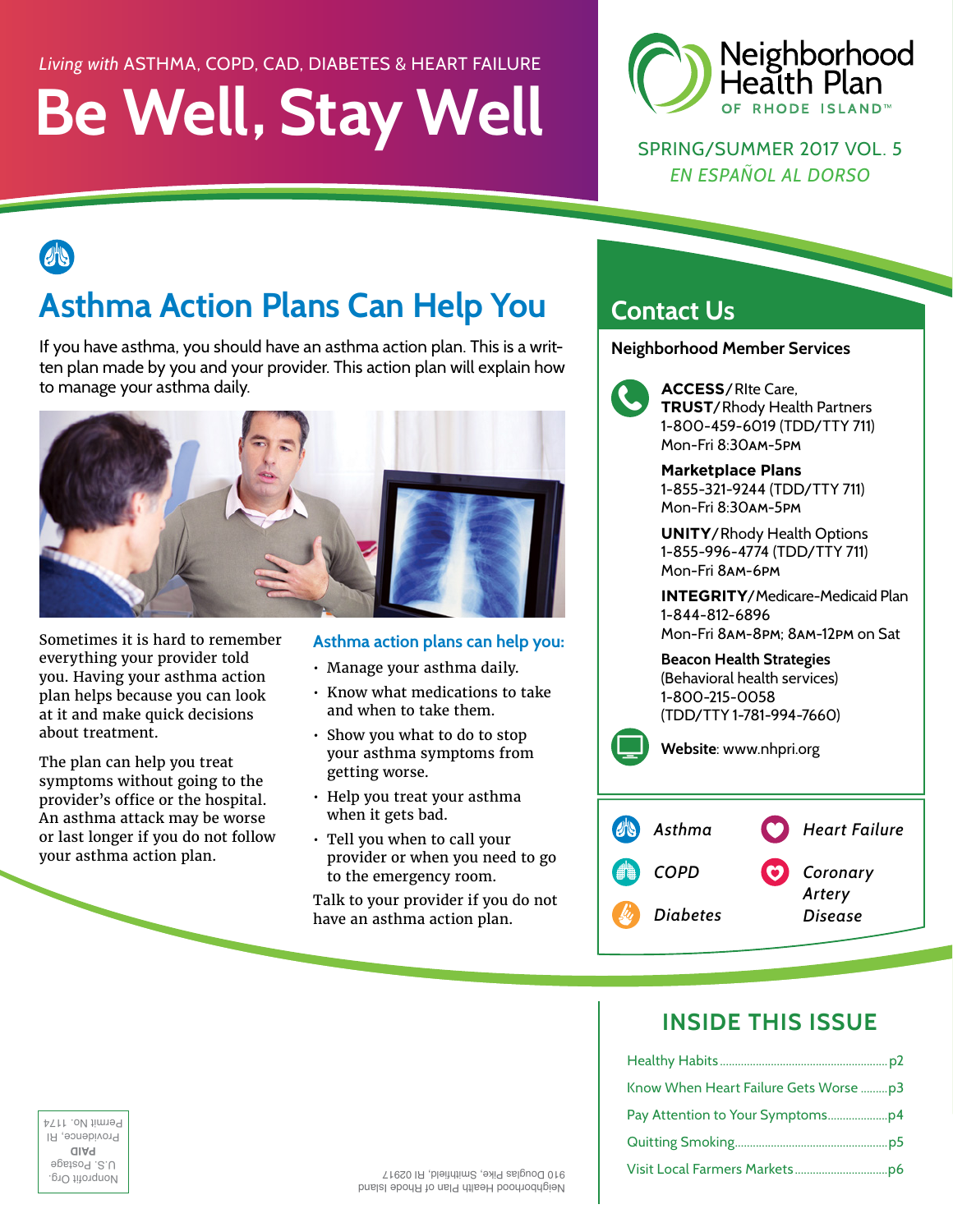# 小曲〇必〇

## **Healthy Habits Can Help Chronic Conditions**

Chronic conditions can be hard enough to deal with. Unhealthy behaviors can make your chronic conditions worse. It is important to try to be as healthy as you can. This may help your chronic conditions.

#### **Ways you can be healthier:**



#### **Be a non-smoker**

**1** Be a non-smoker<br>If you smoke cigarettes get help to quit smoking. It is never too late to quit. Avoid secondhand smoke.

#### **Eat healthy foods**

2 Eat healthy foods<br>Eat lots of fresh fruits and vegetables. 2 Eat Eat a high-fiber, low-fat diet. Follow a special diet if recommended by your provider.



# **36**<br>**Achieve and keep a healthy weight 6**<br>**Reing at a healthy weight** is important

B<br>B<br>B<br>for Being at a healthy weight is important for your health. Talk to your provider about a healthy weight for you. Eating healthy and being active can help.

# 4 Be<br>Fir<br>as

**Be physically active** 

Find an activity that you like and can do, such as walking, going up and down the stairs or stretching. Your provider can help you with ideas on how to be active.

 $\begin{array}{c} 5 \ \end{array}$   $\begin{array}{c} \text{Lir} \\ \text{If } y \\ \text{mi} \end{array}$ 

**Limit how much alcohol you drink**  If you drink alcohol ask your provider how much alcohol is safe.



<sup>6</sup><br>Try Lis **Reduce your stress**  Try deep breathing and meditation. Listen to calming music.



**b** Form **Follow your provider's instructions for your medication and testing** 

# **Important Tests When You Have Diabetes**

If you do not keep your diabetes under good control you can develop many health problems. Some of these health problems can be very serious.

Keeping your diabetes under good control means going to see your provider at least every 6 months. It also means having important recommended tests. These tests can help your provider find and treat any problems early.

#### **Tests and exams you should have:**

- Weight (every office visit).
- Blood pressure (every office visit).
- Foot exam to check skin condition, blood circulation and nerves (every office visit).
- A1c blood test to measures blood sugar average during the last 3 to 4 months (every 3 to 6 months).
- Cholesterol blood test (once a year).
- Urine test to check how your kidneys are working (once a year).
- Dilated eye exam. Drops are placed in your eyes to check the blood vessels (once a year).
- Exam of gums and teeth (every 6 months).

#### **Talk with your provider to see if you have had all your recommended tests.**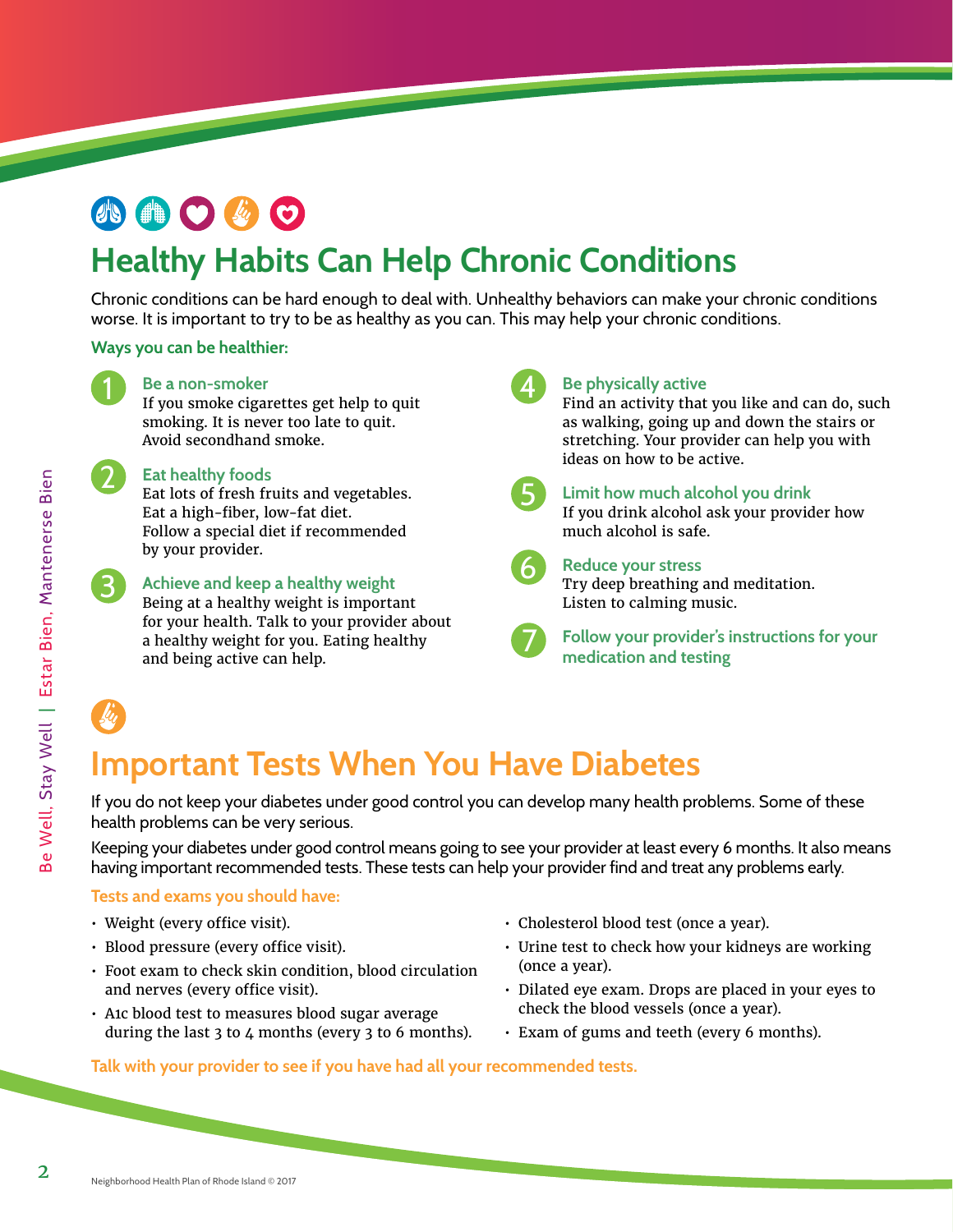## 小曲〇步〇

Manage Your Health with "My Neighborhood Health Guide"



Neighborhood has an online tool to help you manage your health called My Neighborhood Health Guide.

This tool is for all Neighborhood members 18 years old and older. It is available in English and Spanish.

#### **With this tool you can:**

- • Get answers to questions about your health.
- • Get a summary of your health risks.
- • Use resources, education, and self-management tools.
- Lower your health risks.

You will need your Neighborhood ID number to sign up. Your Neighborhood ID number can be found on your ID card.

**A Neighborhood Care Manager may call and offer to help you manage your health.** 

**Go to www.nhpri.org/CurrentMembers/YourHealth and click on My Neighborhood Health Guide.** 

# $\odot$ **Know When Your Heart**

# **Failure is Getting Worse**

When you have heart failure it can make you feel tired and weak. How will you know if it is getting worse? Pay attention to your body and your symptoms every day.

#### **Symptoms that your heart failure may be getting worse:**

- Feeling more tired than usual.
- A sudden increase in weight gain.
- More shortness of breath, especially when lying down or at night.
- Clothes or shoes feel tight. Ankles or legs are swollen.
- Coughing more than usual.

#### **Gaining weight is often the first warning sign that heart failure is getting worse.**

Call your provider if you think your heart failure is getting worse or your weight goes up by 3 pounds in a day or 5 pounds in a week.

# 小曲〇必〇

#### Get Your Best Medical Care

Is there something stopping you from following your provider's advice? It is important to tell your provider about this.

Your provider can help you best when they know what you are thinking and feeling about your care. Talk with your provider to get the best care.

3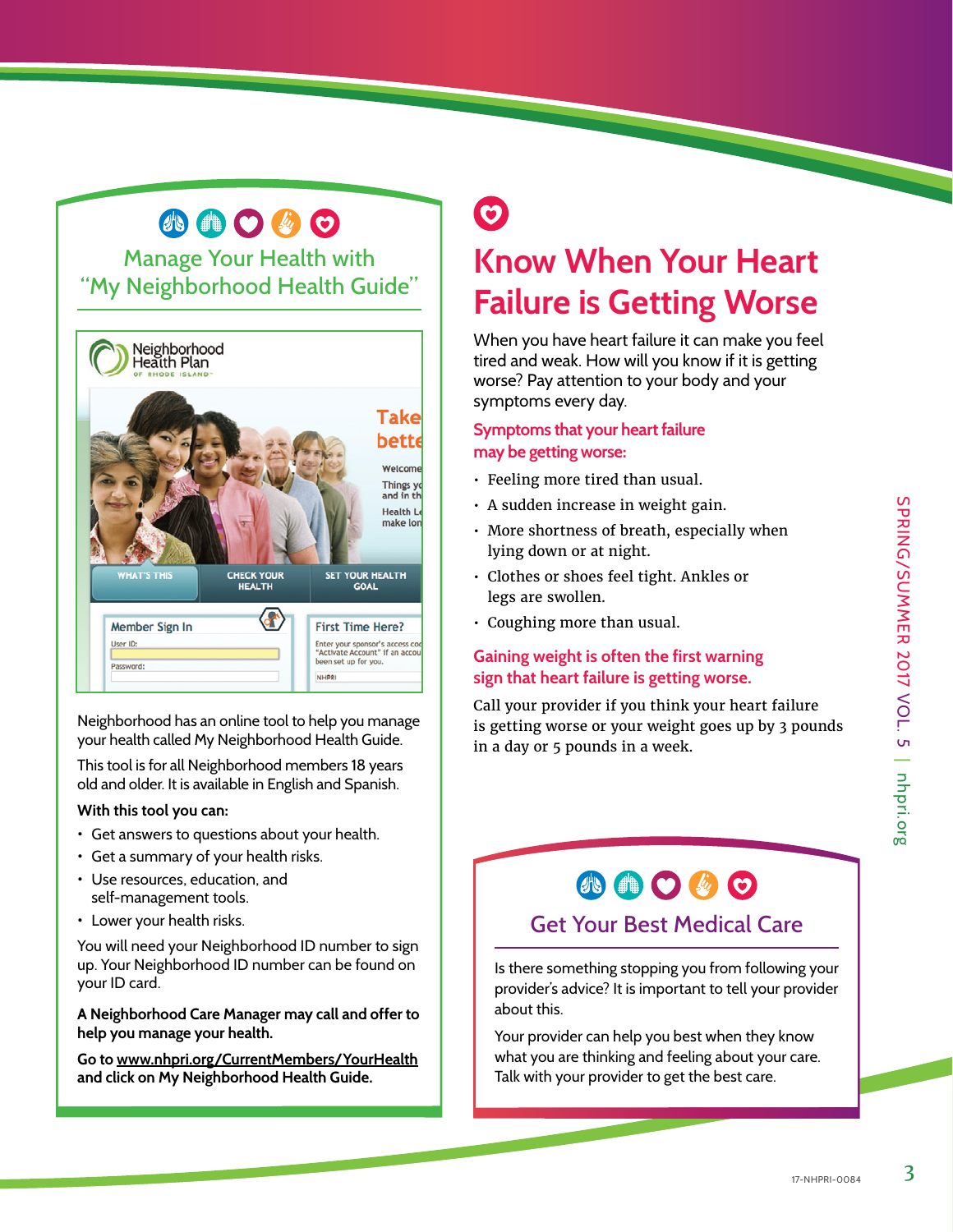

# **Symptoms When You Have Asthma or COPD**

It is important to keep track of how you are feeling when you have asthma or chronic obstructive pulmonary disease (COPD).

#### **Keep track of:**

- How you feel each day.
- When your day-to-day symptoms are getting worse.
- Triggers that are making your symptoms worse.
- What helped your symptoms.
- How often you use your medication or inhalers.
- Changes in your breathing, cough or mucous.
- Feeling more tired than usual.
- Waking up at night due to your symptoms.
- If your medications are working.

**49 6 0 4 0** 

Write this information down and take it to your appointment with your provider. This information will help your provider know if they need to make changes to your medication or your treatment plan.

# **AOOOO**

## **Pay Attention to Your When You Have Diabetes You Need a Sick Day Plan**



When you have diabetes and you get sick it can make your blood sugars go very high and can be harder to control. This can be dangerous. It can cause problems that could even put you in a coma.

The best way to prevent these problems is to have a sick day plan. Talk with your provider before you get sick so you know what to do when it happens. Your primary care or diabetes provider can help you make a sick day plan.

#### **A diabetes sick day plan should include:**

- $\cdot$  How often to measure  $\cdot$  How and what to eat. your blood sugar. • When to call your
- How often to measure provider. your urine ketones. • Your provider's
- What medications bhone number. to take.
- **Talk with your provider about a sick day plan.**
- 
- 
- 

# **Taking Your Medication Is Important**

It is important to take your medication. It is just as important to take it the right way. Medication will work best if you take it exactly the way your provider told you. If you do not take your medication the right way it can make your condition worse. It can also lead to emergency room visits and hospital stays.

#### **Keep track of:**

- Keep a list of all your medications with you.
- Update the list if your provider makes changes.
- Put a note on the refrigerator or bathroom mirror to remind you to take your medications.
- Take medications at the same time every day.
- Use daily dosing containers.
- Keep medications where you will notice them.
- Refill your medications before you run out.
- Take a supply of medications when you go out or travel.

**Tell your provider if you are having problems or side effects from your medication.**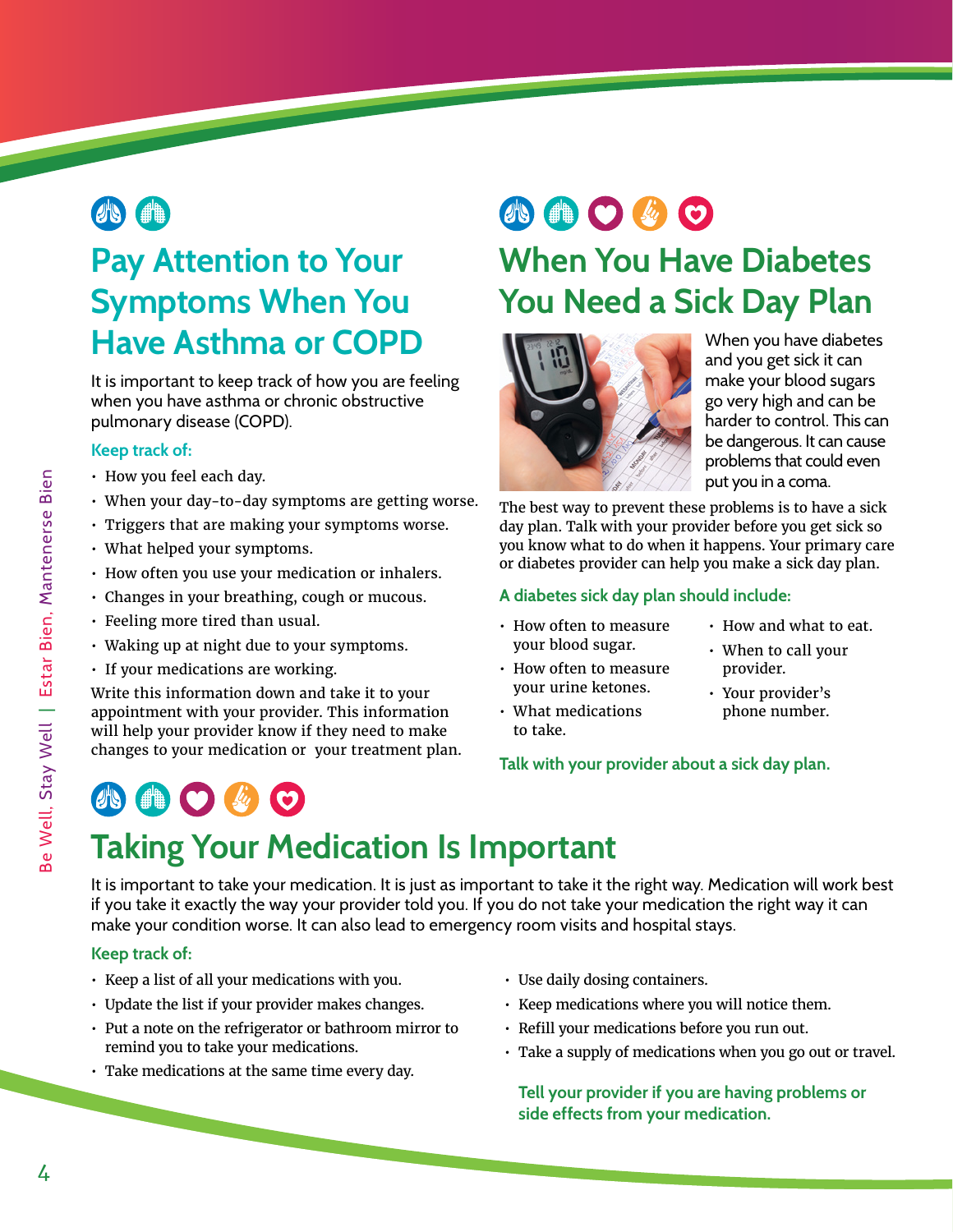# 小曲〇必〇

### **Quitting Smoking Is Important When You Have a Chronic Condition**

One of the most important things you can do to improve your health is to quit using tobacco. Tobacco is bad for your health and it is dangerous. It is even more dangerous when you have a chronic condition.

#### **If you use tobacco and have a chronic condition you are at risk for:**

- More complications of your More hospital stays. chronic conditions. • Higher risk of death.
	-
	-



#### **Neighborhood has a tobacco cessation program called Quit for Life. This program is for all members.**

#### **The Quit for Life program provides:**

- Counseling and support over the phone.
- Education by mail.
- Tips on staying smoke free.

Quitting smoking or other tobacco use is very hard but it can be done and we would like to help.

**Call Neighborhood's Quit for Life program at 1-401-459-6637 if you are interested in getting help to quit tobacco.** 

### 小曲〇步〇 Neighborhood Nurse Advice Line

The Nurse Advice Line is available to all Neighborhood members. Nurses are available to talk to you 24 hours each day, 7 days a week. If you would like to talk to a nurse you can call the Neighborhood Nurse Advice Line at **1-844-617-0563 (TTY 711)**.

#### **The nurses can help you with:**

- Deciding where to go for care; like your doctor, urgent care or emergency room.
- Questions about your health concerns or medications.
- Taking care of your health at home.

The Nurse Advice Line is not an emergency service. **Call 911** if you think you are having an emergency.

### **AO 40 Be Well, Stay Well**

#### **About this Newsletter**

You are receiving this mailing because you or your child appear to be under treatment for one of the following:

- **Asthma • Coronary Artery**
- **Diabetes**
- **COPD** 
	- **(CAD)**

**Disease** 

**• Heart failure** 

Neighborhood Health Plan of Rhode Island (Neighborhood) has disease management programs for our members who have these diagnoses. Our goal is to help you better control your health.

As part of these programs, you will receive this newsletter with information to help you stay well. You also have access to health coaches who are nurses. They can work with you over the phone to teach you ways to help manage your health. These programs are voluntary.

#### **Please call Neighborhood Member Services if you:**

- Want to work with a health coach
- Have questions about the disease management programs
- Have questions about the information in this newsletter
- Do not have any of these conditions
- Do not want to be in a disease management program

Neighborhood Health Plan of Rhode Island sends information to help our members learn about their health care. Please work with your providers to decide the treatment that is right for you and your family.

**Neighborhood Health Plan of Rhode Island ©2017. Printed in U.S.A.**